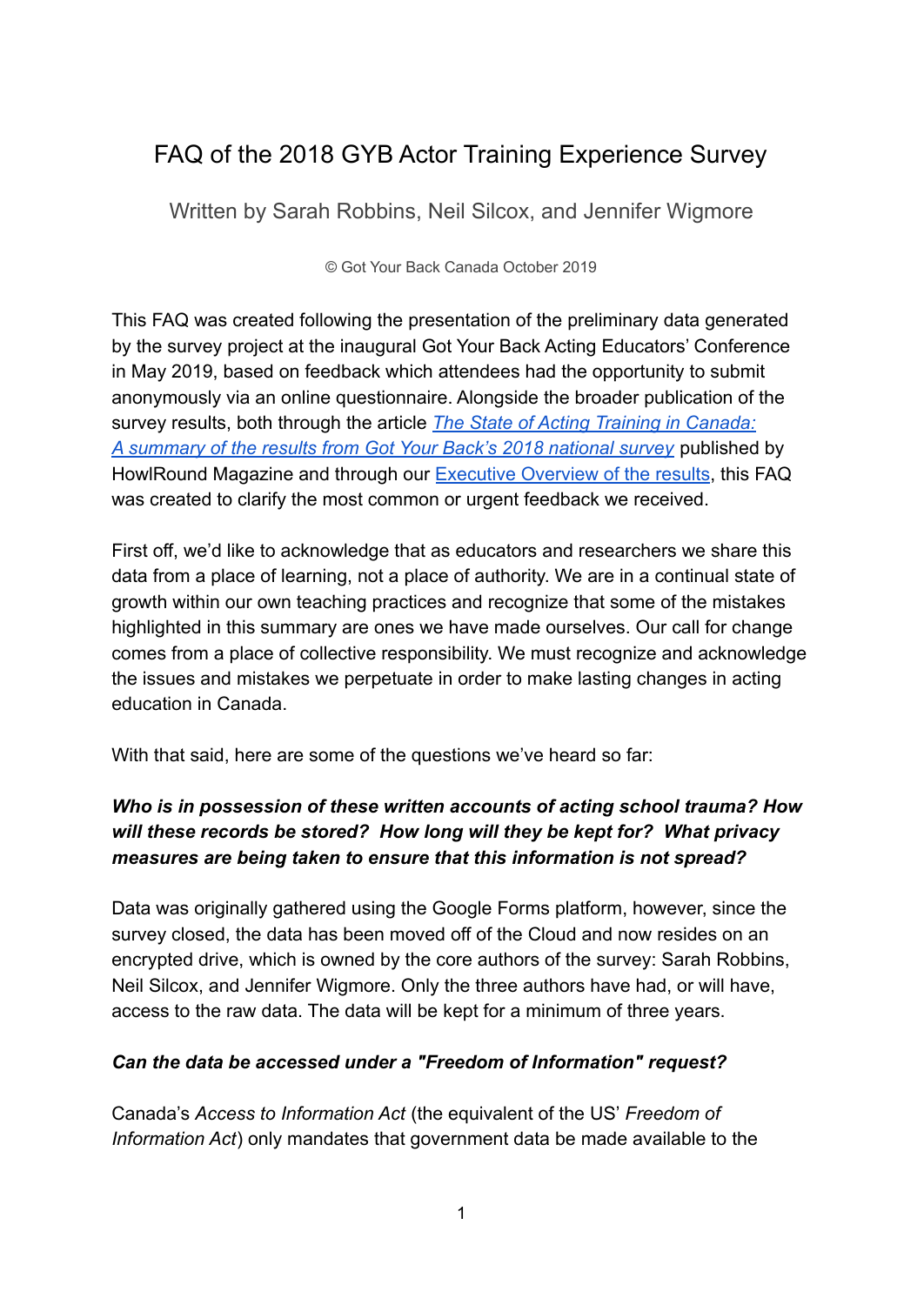public. Got Your Back, as a private entity, cannot be compelled to release any information to the press.

## *How can we find out if we have been named/labelled a bad teacher/institution?*

The vast majority of respondents made no direct reference to any individual, and we will not be divulging any information publicly that isn't related to broader, systemic problems.

The purpose of this survey was not designed to uncover the names of figures who have caused harm to students in the past. It was fundamentally, about identifying the systemic and cultural problems that impact the equity of acting training, and to help define some ways we can create a better future for students.

# *Can you identify fake surveys?*

With the exception of one respondent (who answered almost every question with profanity-laden hyperbole and comments which belittled the survey) we saw no reason not to accept every response as written in earnest.

# *Can you identify unfounded accusations and false accounts?*

Like any survey that is designed to gather anonymized data from participants, we cannot ensure against the possibility of unfounded or false testimony. However, given that the nature of the survey was to compile data on student experiences in an anonymized fashion, we feel that it is very unlikely that respondents would have fabricated any descriptions provided.

## *In the event that criminal activity might be mentioned, are the police being notified?*

Nothing reported in the survey rises to the level of criminality. Additionally, there is no way to put forward charges based on anonymous survey testimony.

## *Is the government going to be involved to investigate workplace harassment?*

Both Federal and Provincial governments have enacted laws and provisions around harassment in the last five years, but neither Got Your Back's core membership or the authors of this survey are in a position to be pursue a government audit of workplace harassment in spaces of performance training.

## *How can you be held accountable for misuse of this information?*